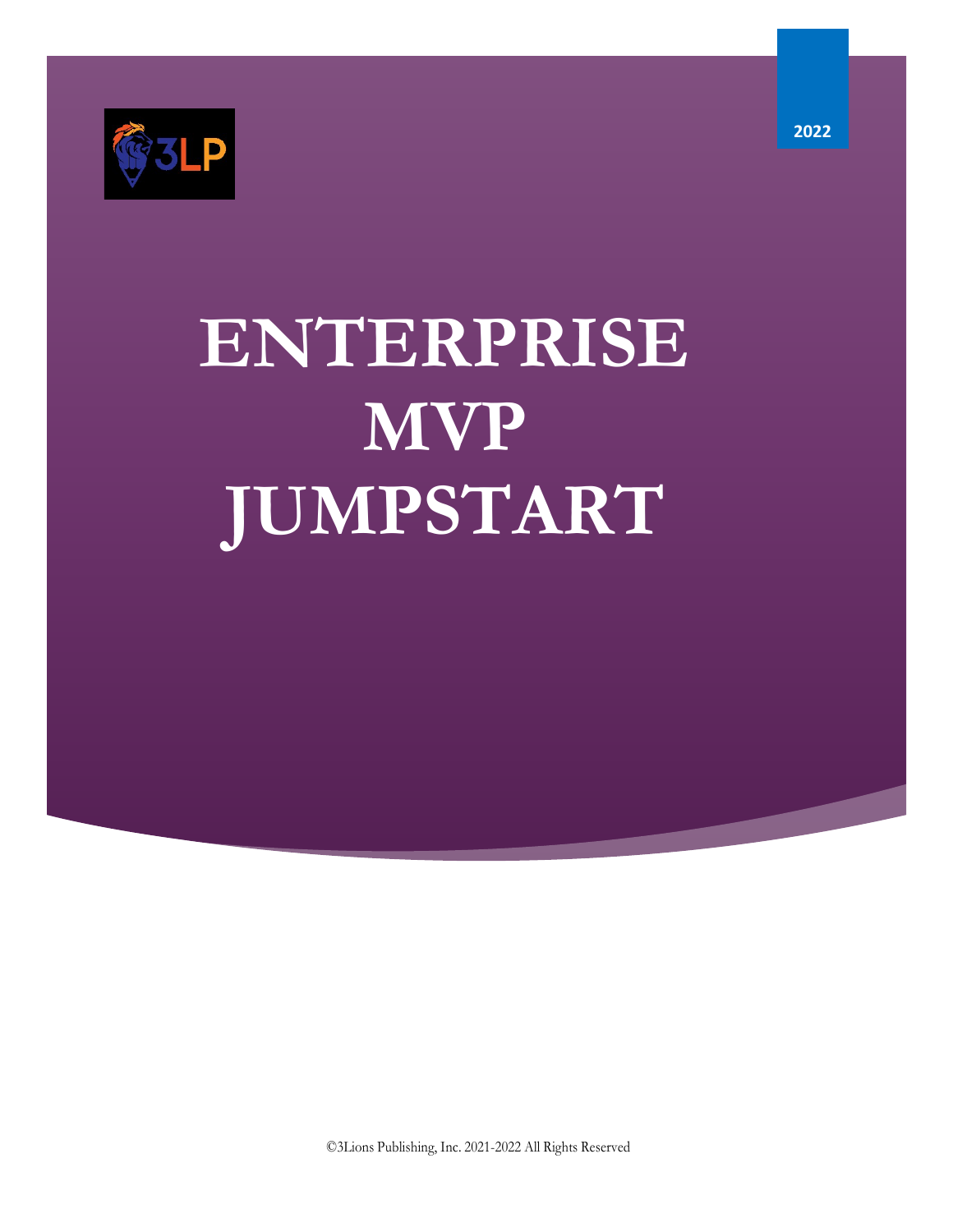## **Contents**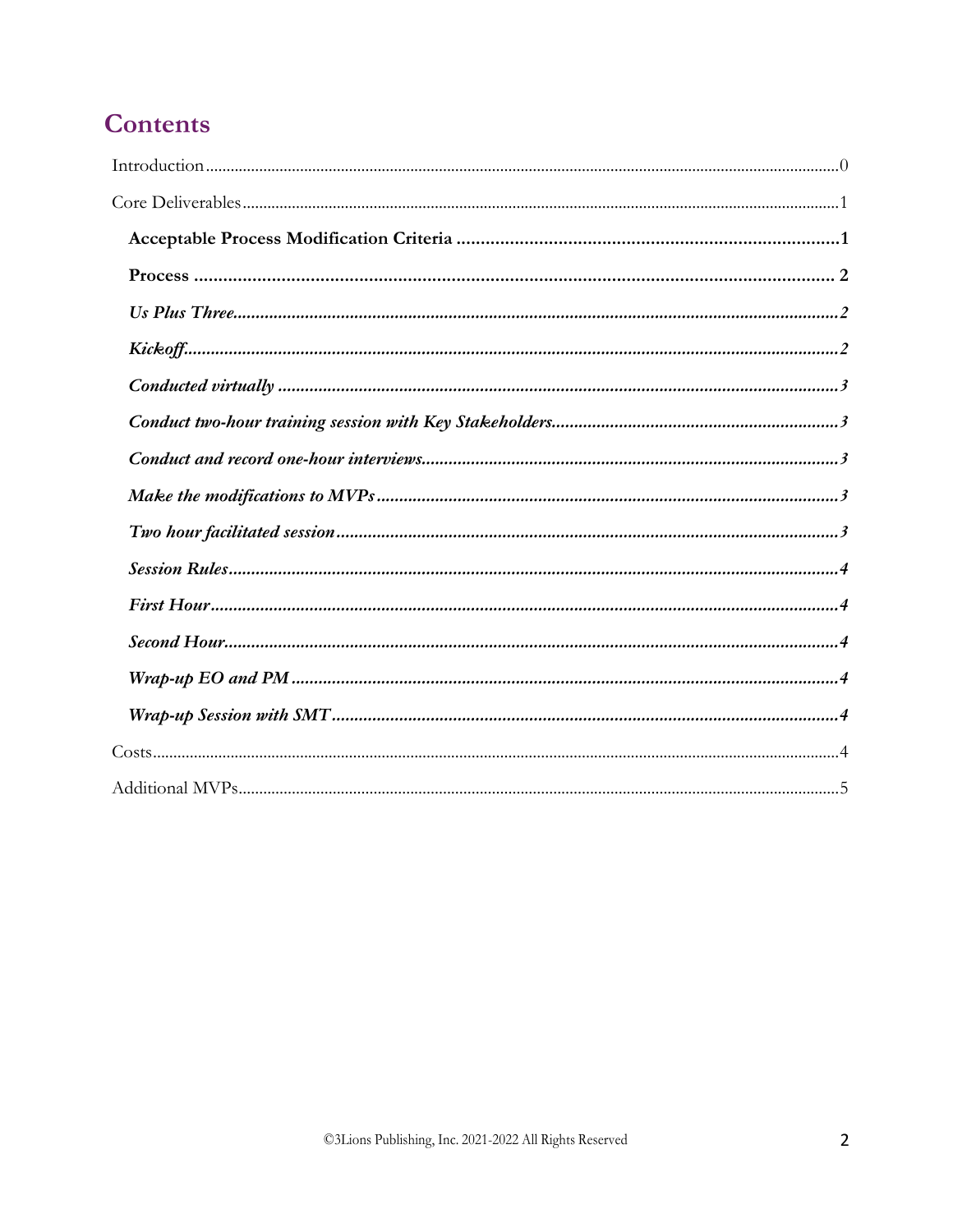## **Introduction**

This 3Lions Publishing, Inc.'s ("3LP") engagement ("Engagement") helps customers Jumpstart their solution required to comply with the three most insidious and disruptive requirements under §164.524 in the recently proposed 2021 Privacy Rule; referred to herein as the right to access and inspect. As a reminder, the three most insidious and disruptive rights are as follows:

First the Patient has the right to request an inspection of their PHI at the time of an appointment ("TOA") at the point of care ("POC") "to view, take notes, take photographs, and use other personal resources to capture their information." This right is the most disruptive for several reasons: (1) POC staff must be prepared to allow the request; (2) patient has not previously specified PHI scope; (3) there may not be sufficient time to gather the PHI requested; and (4) POC staff, if not trained properly may create liability instead of mitigating it.

**The request must be honored because the Rule requires it and is constrained only by the "readily available"** standard (e.g., EHR, Portal, PCs, Laptops, etc.). The 2013 Omnibus Rule made clear that a designated record set is more than the EHR, and may include electronic documents such as those found in Word, Excel, PDFs, etc. Our Mini-MVPs derived from its Enterprise MVP, establishes all POC staff requirements including, policies, processes, liability avoidance, training, time allocation, definition of "readily available" and the legal considerations for which POC staff must be aware.

**Second**, the Patient has the right to request to inspect with Notice**,** "**arranging a convenient time and place**" (e.g., medical records facility) with the provider, which also allows the patient "**to view, take notes, take photographs, and use other personal resources to capture their**  information." This right is inferred from the NPRM's guidance. The "readily available" standard does not apply to this option. Because when "arranging a convenient time and place" a provider can inquire regarding the patient's PHI scope. We refer to this requirement as the CP&T requirement.

This CP&T right to inspect likewise does not specify the time a patient must be allotted. Our Enterprise MVP for this right provides the patient with **additional time** to inspect PHI because revieing PHI at a **medical records facility is less disruptive** to a provider's operations (example from NPRM). Again, our Mini-MVP contains all requirements for this right. The time decision, together with the legal analysis and rationale to support it, is consistent the Rule's Balancing Act Standard**,** and is likewise contained within its corresponding Mini-MVP.

**Third**, the Patient has the right to request Access to their (without inspection) PHI, analogous to the old Privacy Rule's right to access; except that the timeframe has been cut from 30 to 15 calendar days, with one 15-day extension. The clock on the fifteen days starts ticking as soon as the provider receives the patient's request.

The rights enumerated above were selected from others required by the new Rule because they are the three most likely to lead to OCR audits, CMPs, and other liability yet unforeseen (e.g., class actions lawsuits). All the significant liability occurs downstream at the POC, medical records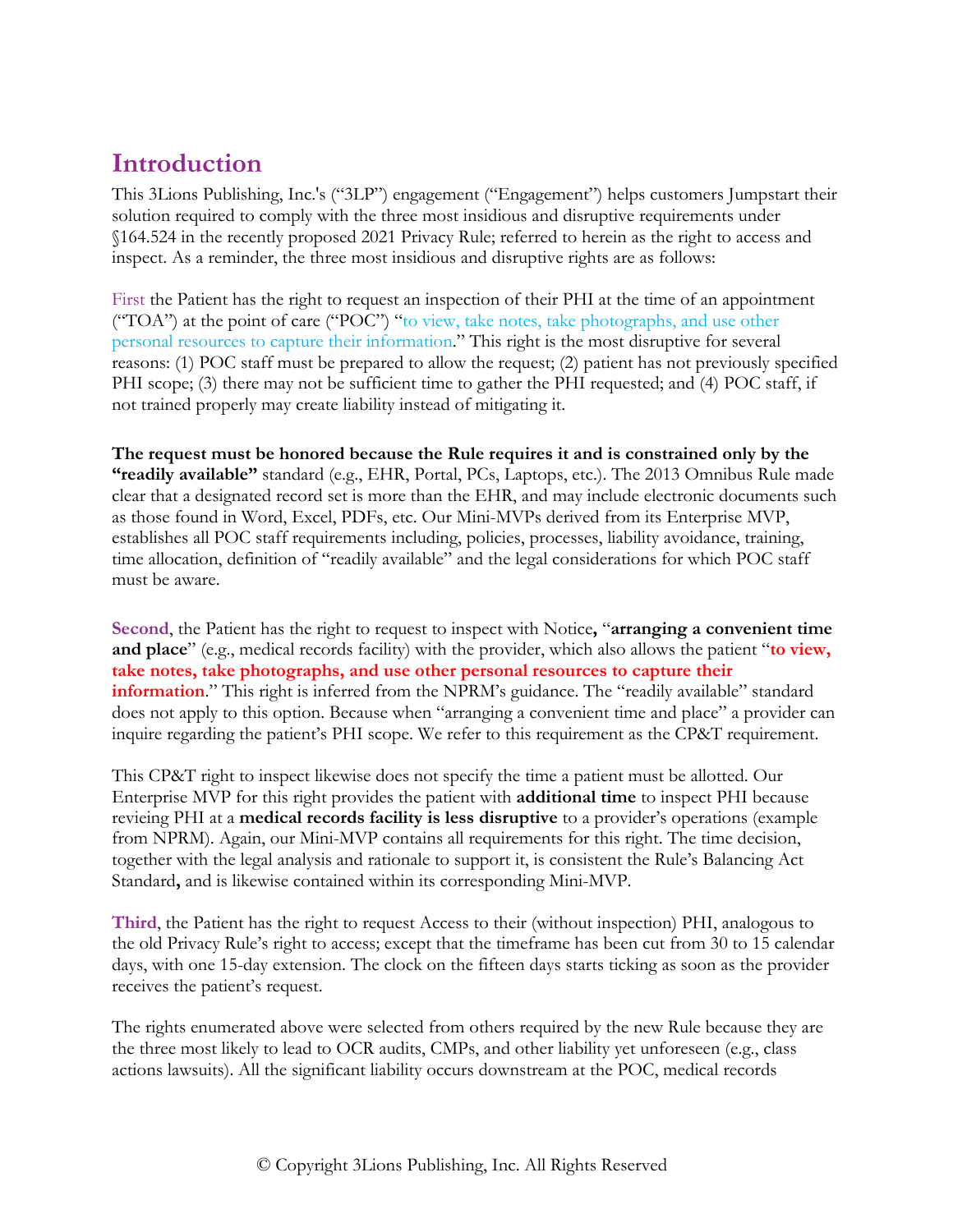facilities, and similar patient entry points because this is where the patient exercises the right to inspect their PHI (i.e., where patient encounters occur).

## **Core Deliverables**

- 1. Provides a vehicle to drive organizational change;
- 2. Compresses the time to make strategic decisions;
- 3. Reviews Enterprise MVP is where all the heavy lifting occurs as previously discussed. Legal/process decisions are made, supported, and defended pursuant to one or more legal standards, use cases, process, diagrams, etc. This is where the solution is defined,
- 4. Reviewal of Mini-MVPs, one for each MVR in depth, including policies, processes, tracking patient encounters, liability avoidance and more. Mini-MVPs represent where our solution is executed;
- 5. Trains key stakeholders;
- 6. Provides implementation requirements;
- 7. Discuses and inform stakeholders as to other expansive rights contained in §164.524 of the Rule, their meaning, and implications for the organization; and
- 8. Implement "Tweaks" to Process Diagrams to align with the customer's operational environment.

## **Acceptable Process Modification Criteria**

3LP provides existing process/Swimlane diagrams, one for each of the disruptive requirements described above. These are contained in our Enterprise MVP and are comprehensive. However, many mid-to-large organizations will almost certainly want to make "Tweaks" that more closely align with their respective operational environments. These "Tweaks" should be raised in stakeholder interviews as discussed below.

During each interview, stakeholders are required to identify "showstoppers" and if so identified, provide a written analysis as to why the process as defined by 3LP will not work. Further, if a showstopper is identified the stakeholder will be asked to proffer alternatives, also in writing.

Accepting a stakeholder "Tweak" requires that the suggested modification must be: (1) compelling; (2) not break 3LP's legal framework or downstream processes defined in the respective Mini-MVPs; and (3) not render the existing process incomprehensible after inclusion. If the interview team decides that a suggested modification is not compelling, it will put it in the "Parking Lot." If compelling, but the suggested modification breaks 3LP's legal framework, it will also be placed in the Parking Lot. If a modification is rejected by the interview team, the stakeholder most make the case for adding it to the SMT. The Interview Team provides written justification for rejected modifications and likewise posts these documents in the Parking Lot.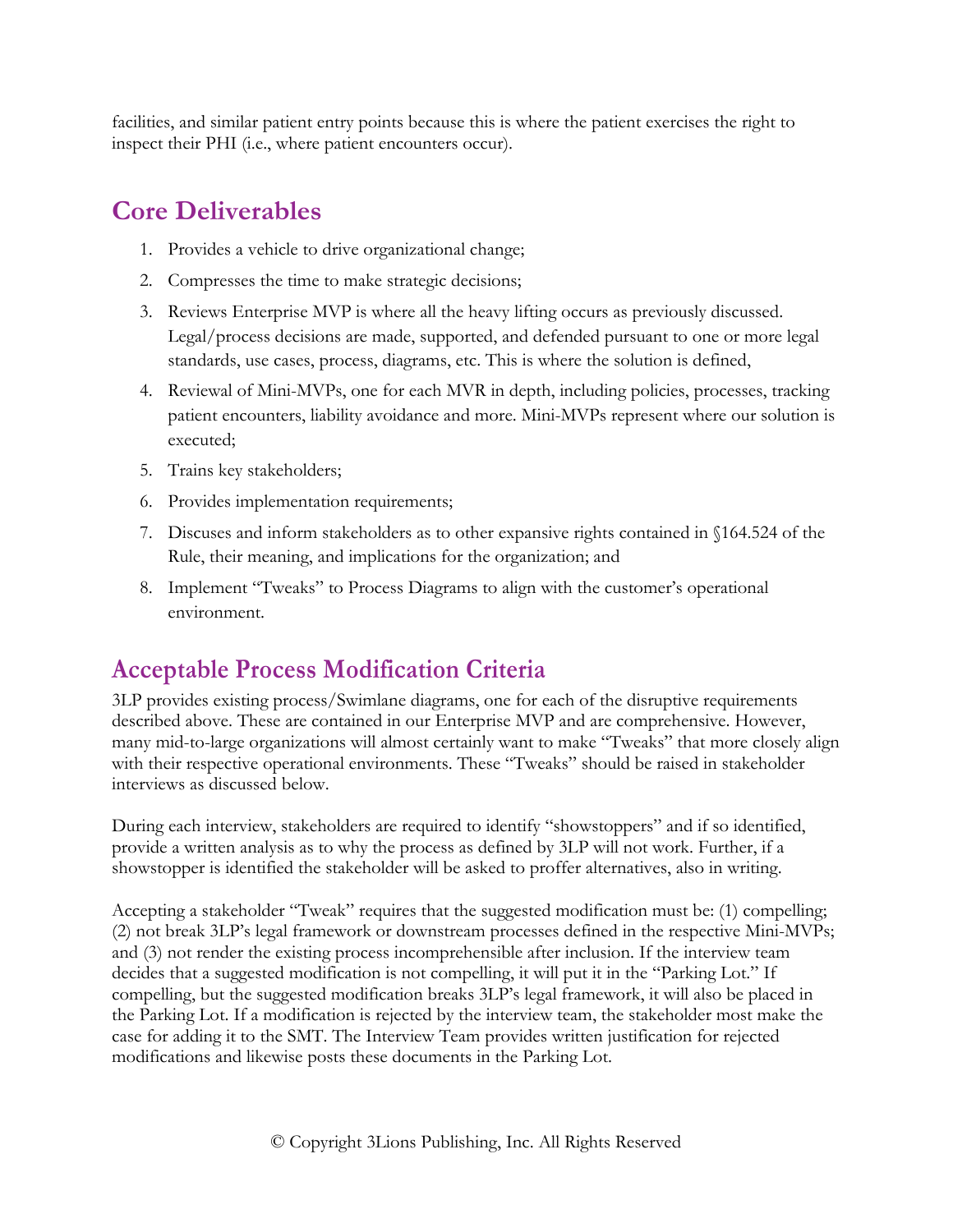Compelling modifications must be captured in a written document by the stakeholder providing the rationale for the modification's compelling status, and what is lost if the compelling modification is not incorporated into the existing process diagram. Compelling modifications, that are not eliminated based on the criteria defined above, will be added to the respective process diagram in a manner that satisfies the "Us Plus Three" limit.

## **Process**

The Process below is designed to be agile while at the same time using a facilitated session approach most stakeholders are accustomed to.

#### **Us Plus Three**

Up to three compelling modifications will be added to 3LP's "As Is" respective process diagram. Why this limit? Because after three compelling modifications the unintended consequences of adding more compelling modifications to a process will make it difficult for 3LP, and stakeholders, to anticipate the first order and second order effects of the unintended interdependencies between a greater number of modifications. Additional complexity increases the risk that stakeholders will be less likely to readily understand the process as modified, in defiance of the minimally viable principle. Less is more. If the organization decides to break these rules than 3LP will continue with the engagement but not accept any responsibility for it legal or process validity. That becomes the organizations responsibility.

#### **Kickoff**

Meet with SMT to **(1)** confirm deliverables; **(2)** confirm methodology; **(3)** confirm need for a dedicated customer project manager; **(4)** identification of a maximum of eight additional customer stakeholders; **(5)** expectations of SMT during kickoff training, during the interviews, and in the facilitated session; **(5)** confirm SMT's understanding of "Us Plus Three" modifications; and **(6)**  confirm 3LP's rationale for accepting or rejecting "Tweaks" to our existing well defined processes where the modification required is compelling and does not break the legal framework established at

the level of our Enterprise MVP.

If the organization plans to use outside counsel, then counsel must be included as a necessary stakeholder at the outset. Outside counsel must weigh in early in the process to prevent eleventh hour surprises. 3LP's CEO, attorney Carlos Leyva ("Leyva"), a recognized HIPAA authority for over a decade, and the driving force underpinning the legal decisions made in our Enterprise MVP, as supported by the legal standards/rationale that justify the decision, and make the decision legally defensible, is willing to engage as necessary for the provision of legal advice if required, but this further legal advice is not included in the 40 hour fixed fee engagement and must be a fee based engagement entered into as described below.

Under a separate fee-based engagement with the  $\overline{\text{Digital Business} }$  Law Group, P.A. is willing to provide legal services, opinion letters, and otherwise engage with inside and outside counsel, should additional legal consultation add value. It is anticipated that the organization that contracted for the Jumpstart will pay these legal fees, as defined within a formal engagement letter.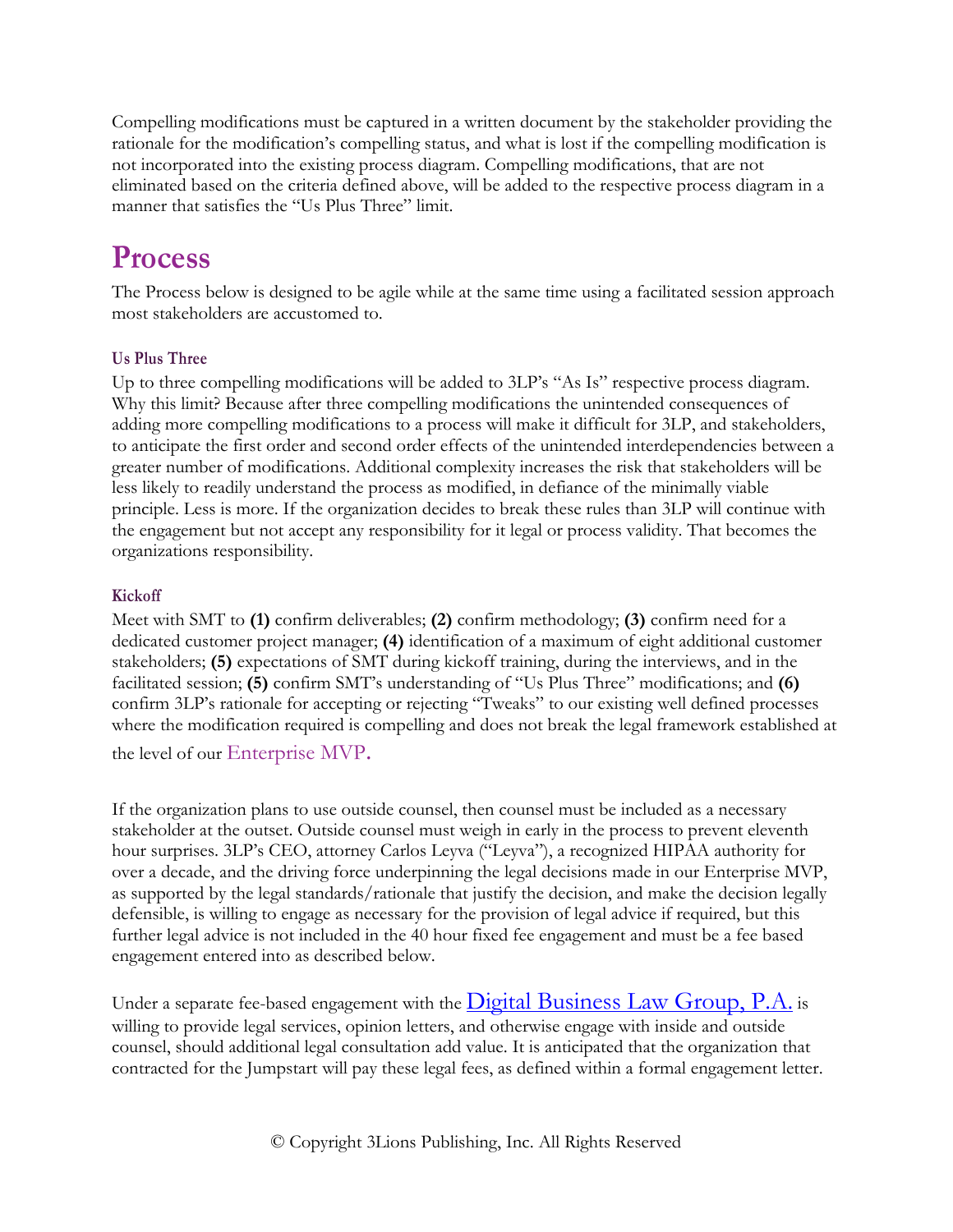#### **Conducted virtually**

3LP will only accept this engagement if it can be conducted virtually. We see no reason why it can't, including all the instances where face-to-face communications are required, which includes every process section.

#### **Conduct two-hour training session with Key Stakeholders**

This training session initiates the engagement with stakeholders other than the SMT. Outside counsel, training, human resources, records management, and other functional area stakeholders impacted by these processes should be designated as key stakeholders thereby representing an integral part of team.

The above recommendation should be viewed as a mere suggestion, except outside counsel. The SMT is responsible for naming the key stakeholders. 3LP recommends that no more than eight key stakeholders be named as team participants. Additional stakeholders will require more interviews and likely a diminished opportunity to reach consensus. Further, the number of billable hours, currently set at forty (40) for this fixed fee engagement will increase, driving a corresponding increase in the fixed fee cost. Finally, an increased number of stakeholders will extend the elapsed time, currently three weeks, within which 3LP has promised a completed engagement. 3LP will not accept any responsibility delay in the elapsed time attributed to the customer's organization. During the three weeks elapsed time 3LP willing to move as fast as possible under the proposal as written. Interview logistics and other considerations analogous to that is why a reasonable amount of elapsed time is built into the engagement.

Each stakeholder will be required to read both the Enterprise MVP documentation and each Mini-MVP documentation in preparation for their one-on-one meeting.

#### Conduct and record one-hour interviews

Interviews will be conducted with each named key stakeholder, driven by 3LP's engagement owner ("EO"), with the designated customer project manager ("PM") participating for the entirety of the engagement. The EO and the PM will jointly decide which compelling modifications meet the necessary threshold defined above and are therefore included in the respective processes until the Us Plus Three constraint is reached. After each interview a summary report will be sent to the SMT describing interview results. The PM is required to produce and deliver this report, with EO support. If the PM and EO disagree as to what is "compelling" then 3LP's EO makes the determinative decision.

#### Make the modifications to MVPs

The PM is required to make the necessary changes to the process diagrams, along with changes required in supporting documentation, so that the compelling modifications are succinctly defined and readily understood by other stakeholders. The EO will support the PM in making these modifications.

#### Two hour facilitated session

After interviews are conducted and the compelling modifications added, the revised process diagrams will be routed to all stakeholder for their review prior to the facilitated session. Arriving at

© Copyright 3Lions Publishing, Inc. All Rights Reserved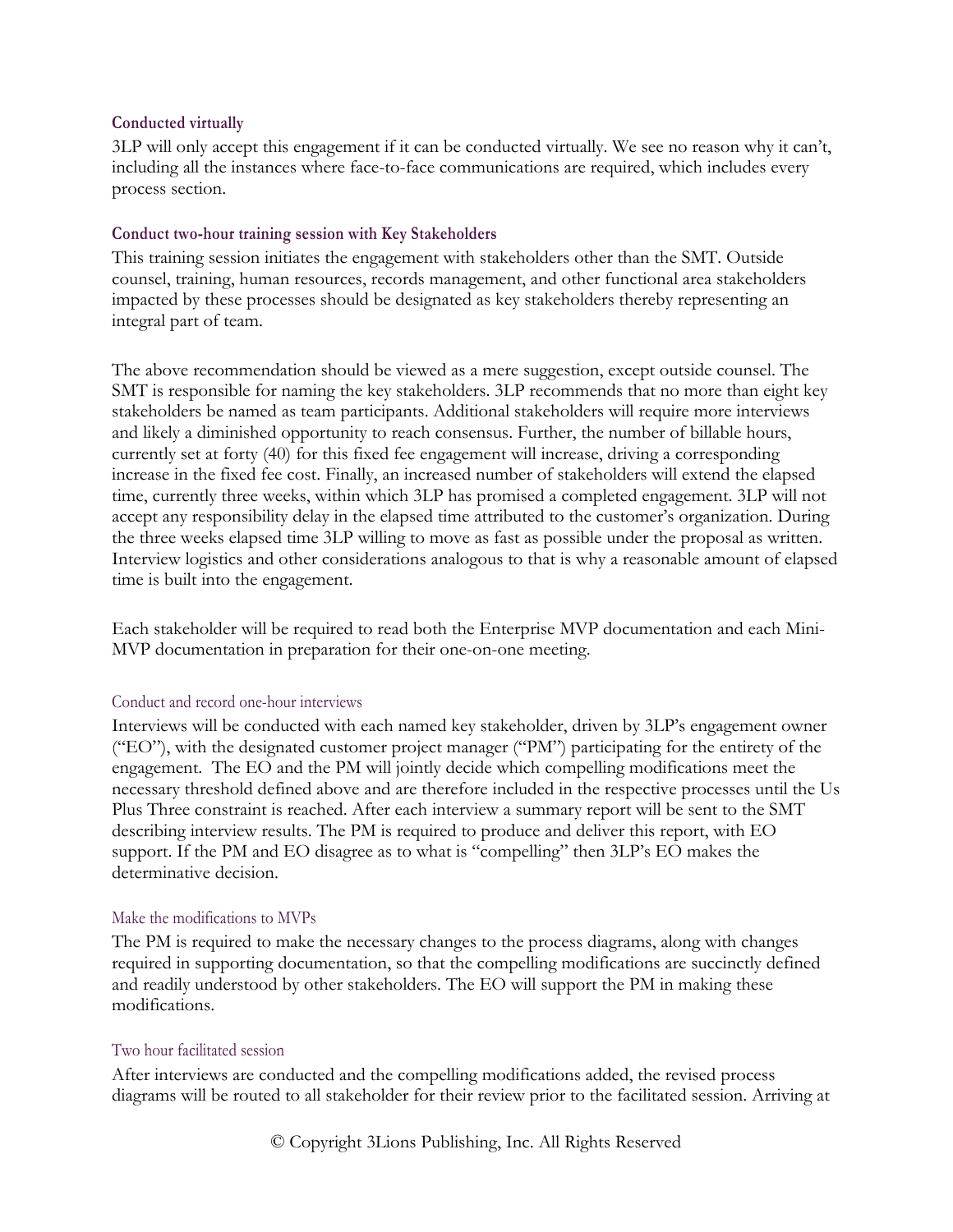the facilitated session ("Session") unprepared is unacceptable. There should be no showstopper objections raised during the Session. Showstopper objections must be raised and resolved prior to this Session. However, there will certainly be questions stakeholders have not previously thought of, which can and should be raised.

#### **Session Rules**

Normal Session rules will be enforced, including but not limited to, the following: (1) check your egos and titles as the door; (2) no one can speak twice pursuant to a particular issue until all stakeholders have had an opportunity to weigh in on the issue presented; (3) the focus of the Session is to gain consensus pursuant to the three MVP process reviewed, therefore, conversations, questions, and "rabbit holes" not directly relevant to this objective will be cutoff by the EO, and placed in the Parking Lot.

#### **First Hour**

The first hour of the Session will focus on consensus building on the three MVP processes reviewed. The second hour of the Session will focus on next implementation steps for the three MVP processes (e.g., review and acceptance by the extended part of the organization impacted by these processes, training POC staff and others, inside/outside counsel reviewing additional data items that they may want included in Requestor updates, etc.). 3LP will only participate in the implementation under a competitive billable hour fee as defined below.

#### **Second Hour**

Finally, the second hour of the Session will discuss the additional MVPs that §164.524 requires. 3LP has identified the additional MVPs and will distribute a document that contains the definition of same, along with key challenges posed. These additional MVPs are far less disruptive than the ones that this engagement addressed because: (1) they do not directly touch the patient (although indirectly they certainly do); (2) they involve to a large degree B2B interactions; and (3) there is far less opportunity to generate significant liability.

#### **Wrap-up EO and PM**

The EO and PM will close all takeover turnover issues and identify issues that were not resolved during this meeting. To the extent the billable hours remain, the EO, and PM will continue to resolve these issues.

#### Wrap-up Session with SMT

The EO, PM and SMT will meet to discuss the status of the engagement. Prior to this session the PM, with support from the EO, will produce a summary of the status to be reviewed during the session.

After this session 3LP's engagement as described herein ends.

### **Costs**

The costs for this time-boxed offering, 40 billable hours over an approximately three-week elapsed time is twenty-five thousand (\$25,000.00) USD; half paid prior to the commencement of the engagement and the remainder paid within ten (10) days after the engagement concludes. This cost